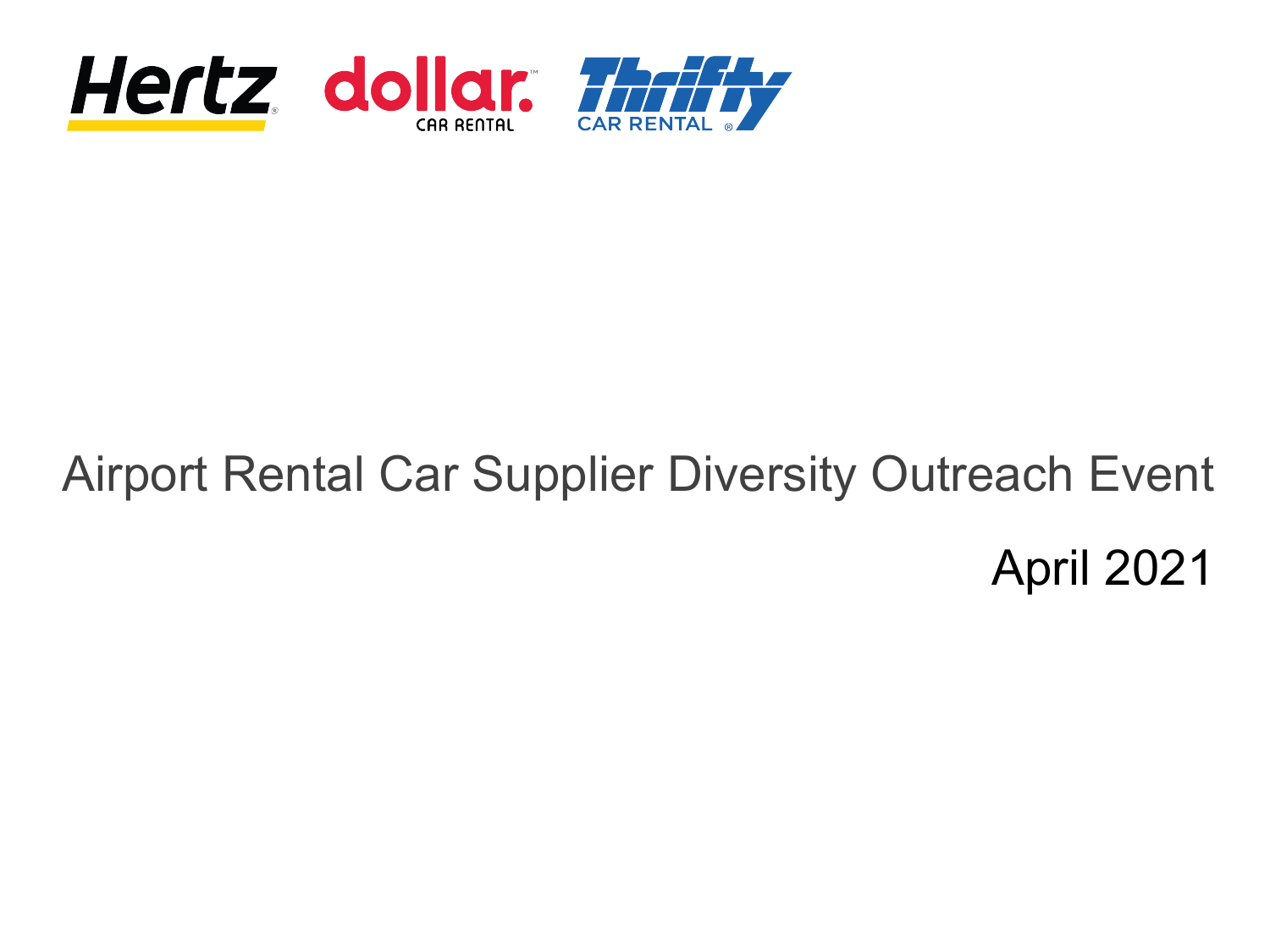### Agenda

- **-** Our Commitment
- What we buy and how
- **Doing business with Hertz -Procurement process**
- Spend Data
- **Hertz Contacts**



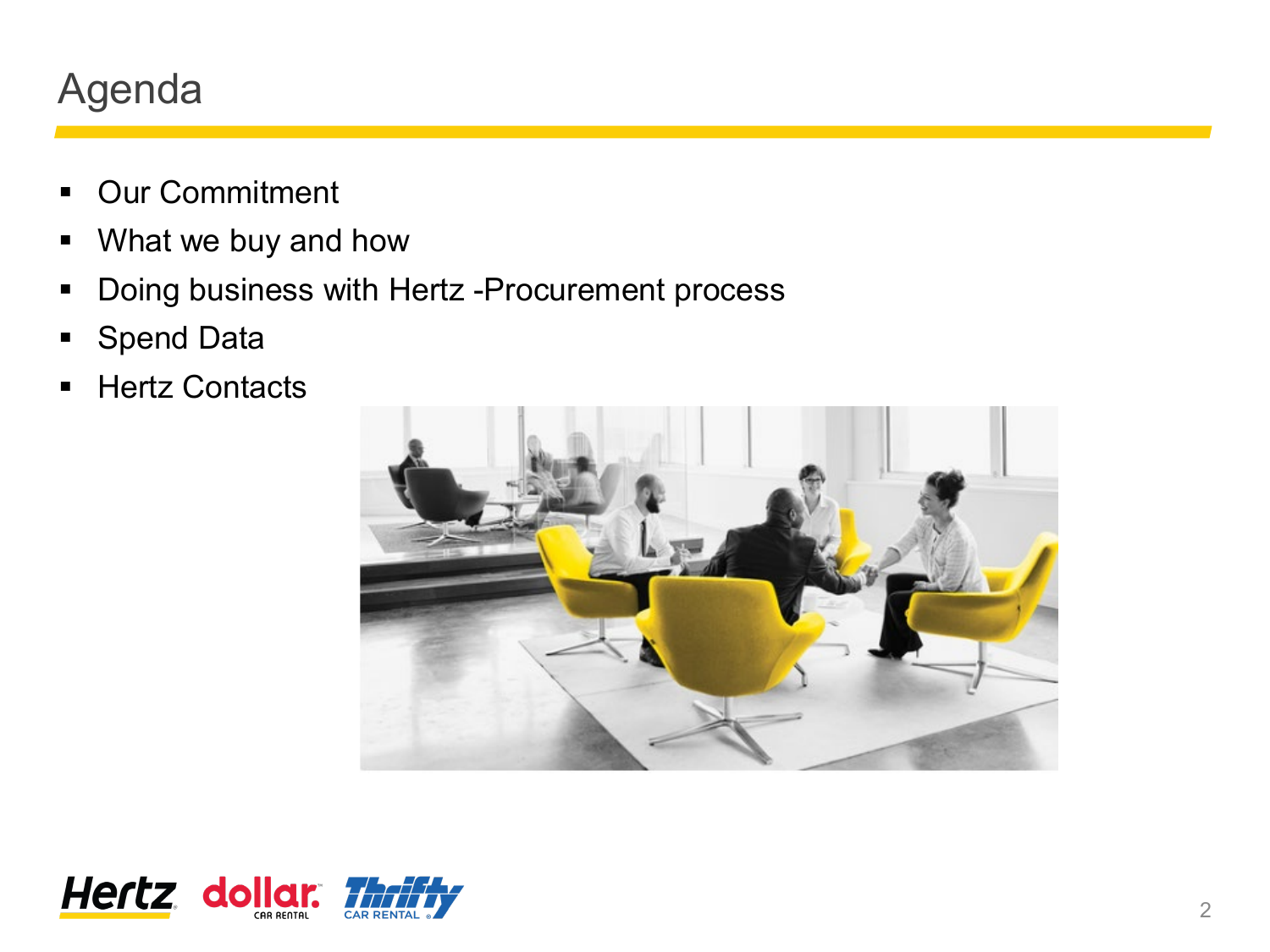## Our Commitment

The Hertz Corporation (representing Hertz, Dollar and Thrifty brands) is committed to the growth of minority/women-owned/disadvantaged business enterprises. Hertz is both proud of and encouraged by the continued contribution we receive from our DBE and ACDBE suppliers.

We will continue our long standing commitment to Supplier Diversity by continuously engaging in the following:

- **Creating Opportunity**  Including **DBE and ACDBE** suppliers in bid events for goods and services
- Maintaining a **formal procedure -** Mandating Hertz's M/W/DBE participation on a company-wide basis, governed by policy.
- **Corporate wide Training -** Required Supplier Diversity training via our learning management system for all employees that purchase goods and/or services.
- **Reporting -** Provide second-tier reporting to numerous national accounts on a quarterly basis.
- **Staying Engaged** active member of the Airport Minority Advisory Council (AMAC), the Women Business Enterprise National Council (WBENC), and the National Minority Supplier Diversity Council (NMSDC).
- **Outreach events -** Participate to increase awareness in our program and make connections with new DBE/ACDBEs around the country.

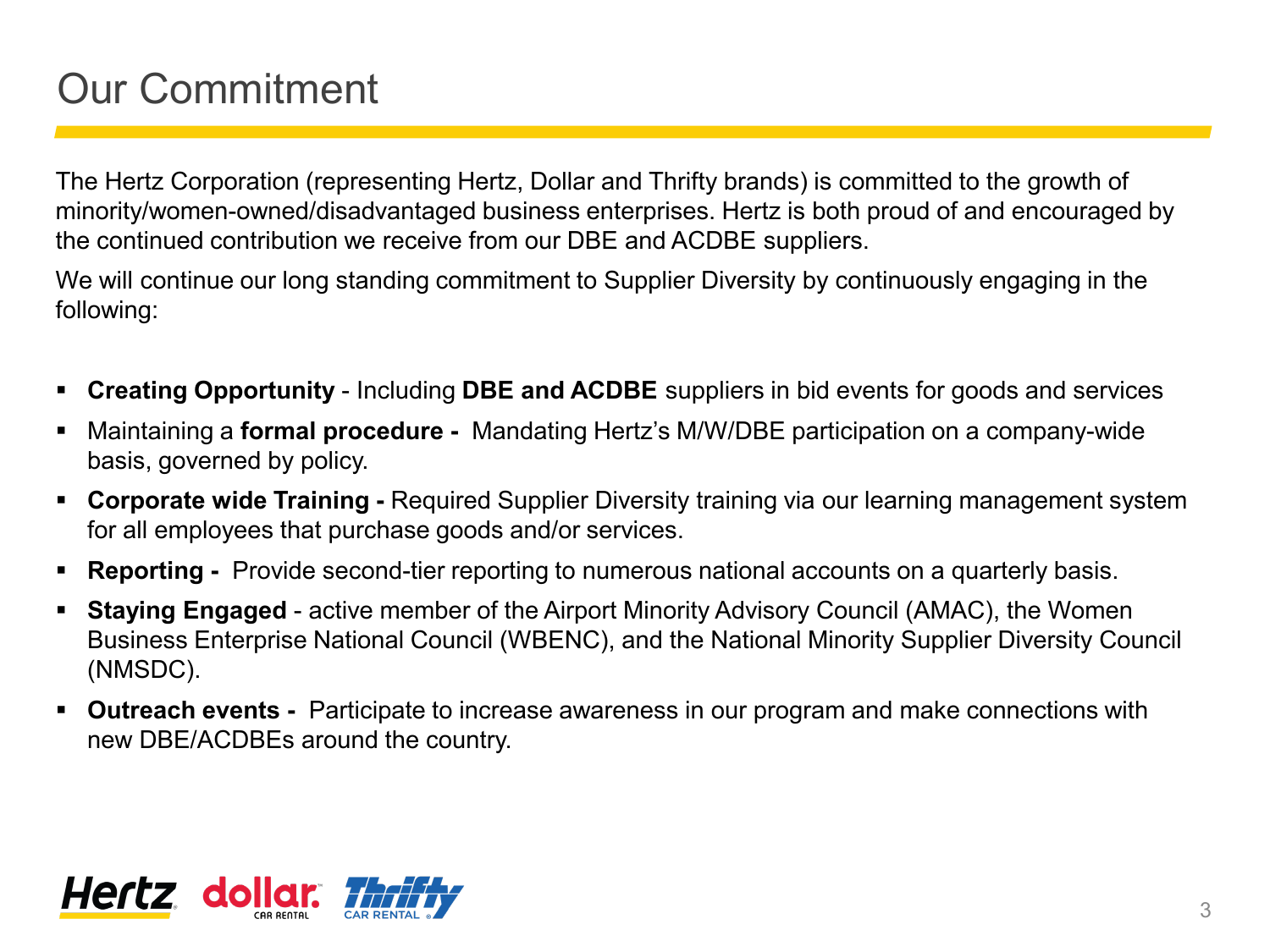## What and How We Buy

Hertz's approach to procuring goods & services are done on a global, national, regional or sometimes local scale to allow us to meet demand, delivery, quality and pricing to ensure business continuity. Most of our agreements cover larger volumes and geographies to leverage the buy to secure competitive pricing, maintain consistency with the quality of the goods we buy, and achieve the greatest service levels.

Regional and Local purchasing: Hertz is committed to providing opportunities to DBEs and ACDBEs to increase partnerships. Below are just some of the goods and services we buy at a national / local level (a full list of NAICS codes has been provided to the airports):

- **Bulk Fuel**
- Car Wash
- Body shops
- Janitorial services and supplies
- Adjusters & Appraisers
- Automobile parts
- Automobile repairs/collision/paint shops
- Automobile Detailing
- Towing/Transporting



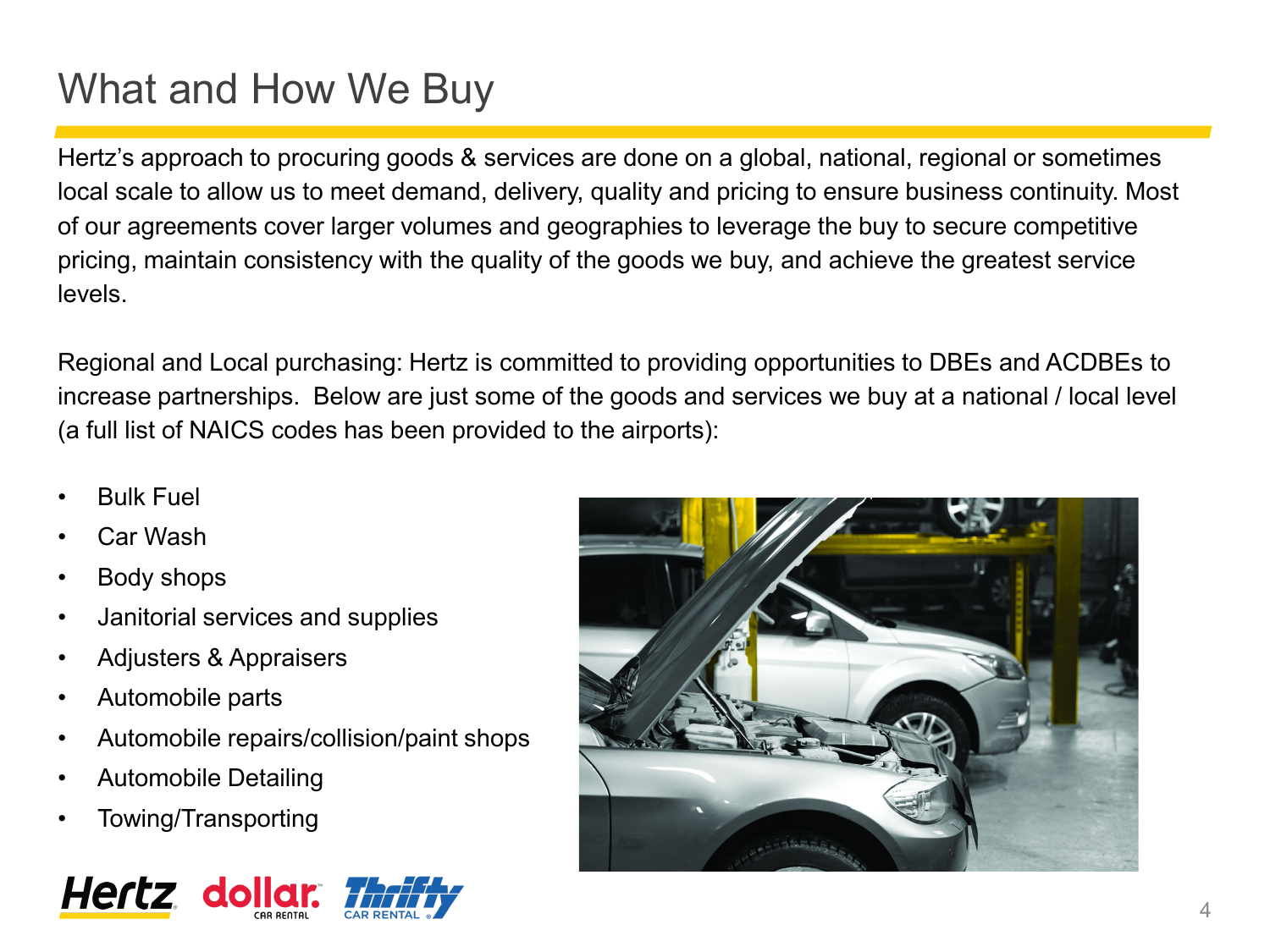To participate in future bid events, please visit our supplier diversity page: [Hertz Supplier Diversity](https://www.hertz.com/rentacar/misc/index.jsp?targetPage=suppliersite.jsp)

If awarded a bid, and depending on the scope and scale of the goods and/or services being purchased, the procurement process generally consists of the following steps:

- Providing a signed W9
- Completing a Supplier Setup Form with information about your company
- Providing a copy of your ACDBE certification
- Signing a Master Goods/Services Agreement and applicable statement of work or price sheet
- Utilizing a purchase order for invoicing
- Meeting certain insurance requirements *(insurance requirements vary depending on the scope and scale of the goods/services)*

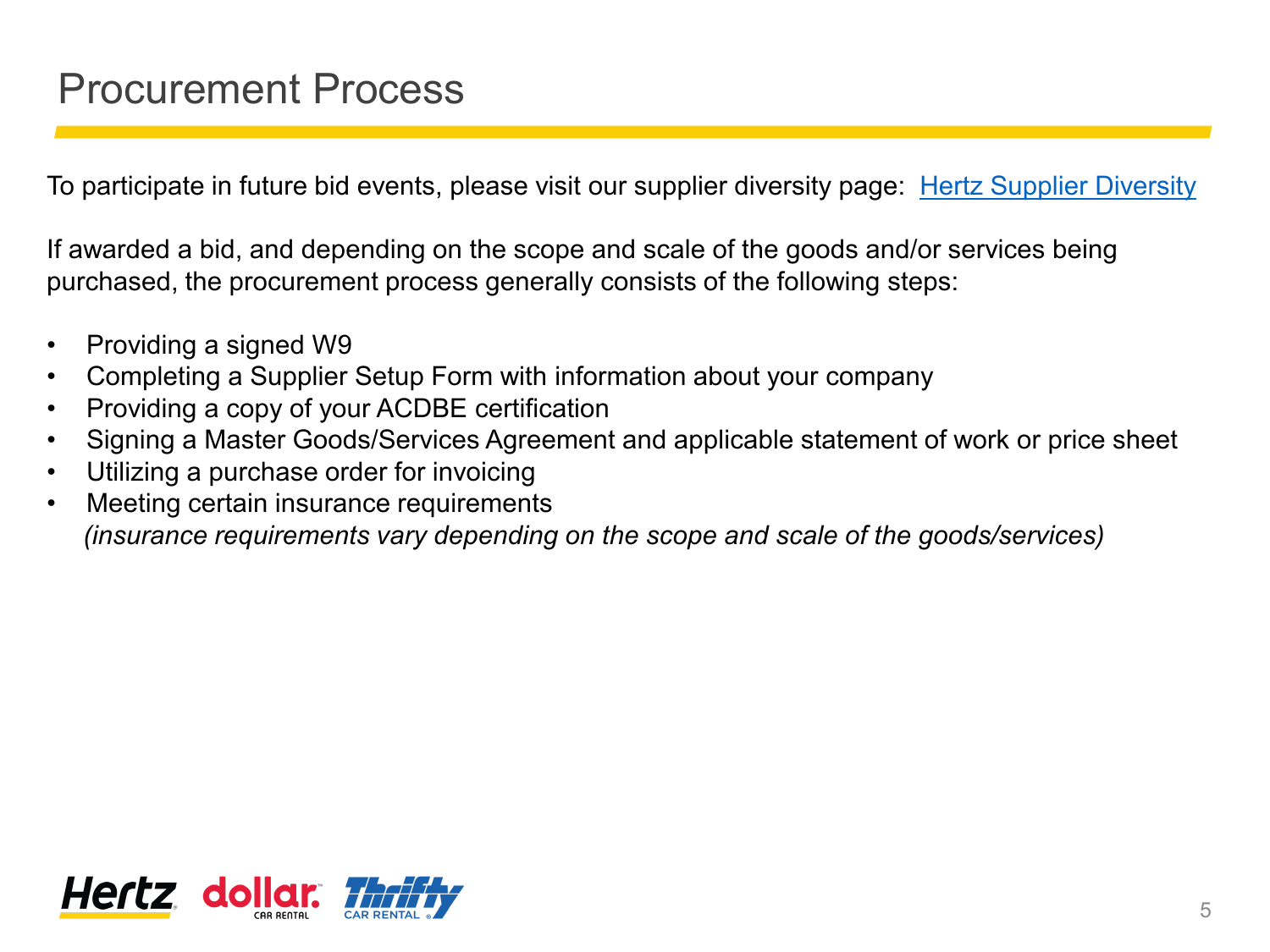### Spend Data 2019 and 2020

|                                                       | 2019        | 2020   |
|-------------------------------------------------------|-------------|--------|
| <b>ACDBE Spend</b>                                    | \$19M       | \$5.3M |
| <b>DBE Spend</b><br>(includes ACDBE spend)            | \$1.755B    | \$622M |
| <b>TOTAL Spend</b><br><i>(includes car purchases)</i> | <b>\$9B</b> | \$6.1B |
| DBE percentage of total                               | 20%         | 10%    |
| <b>ACDBE</b> percentage of total                      | $.21\%$     | $.1\%$ |
| # of DBE Suppliers                                    | 1400        | 1145   |